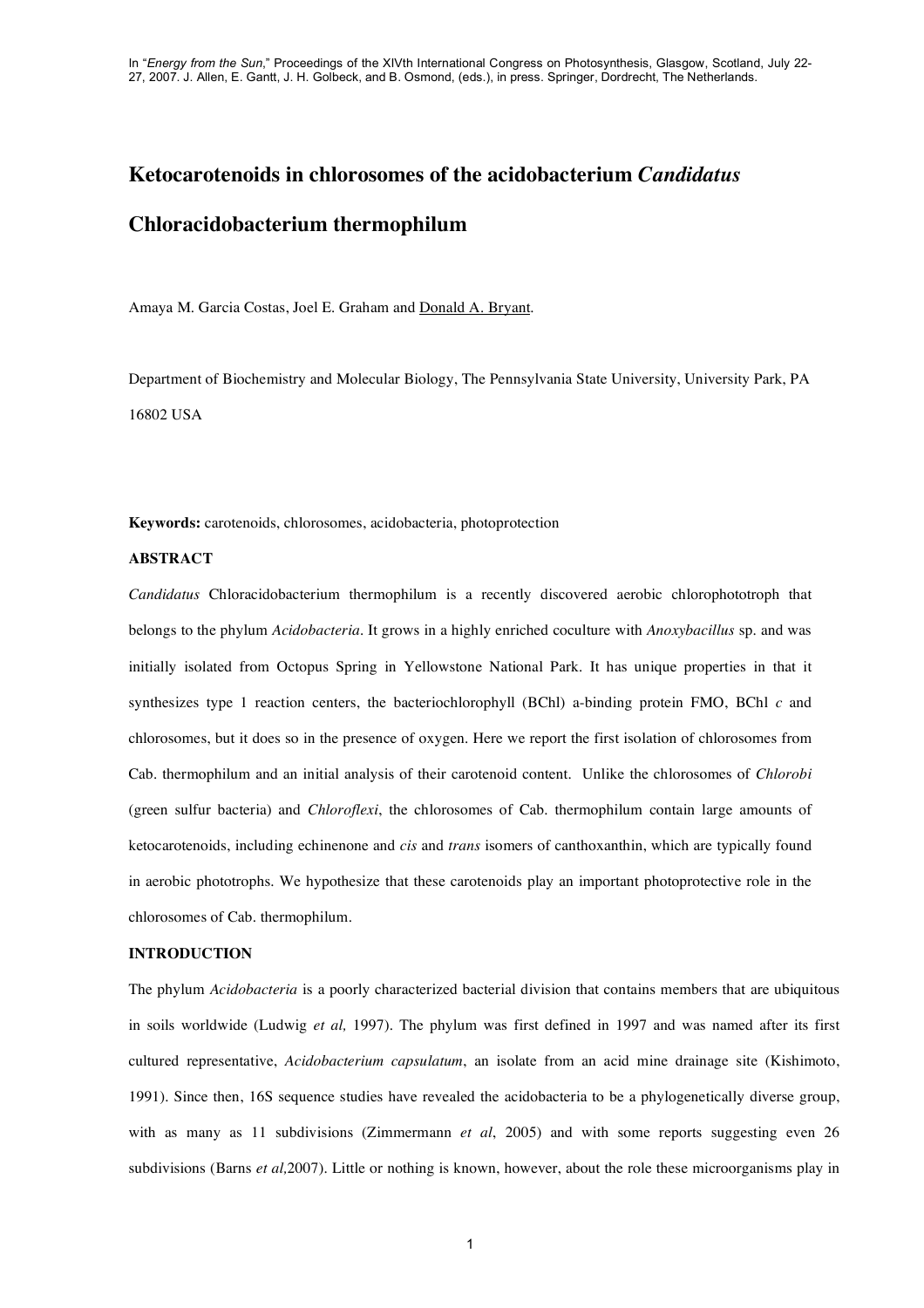these habitats and only a few examples have been isolated in pure culture (Eichorst *et al*, 2007).

Recently, an acidobacterium capable of phototrophic growth was discovered (Bryant *et al,* 2007). Similar to the green sulfur bacteria, this acidobacterium, *Candidatus* Chloracidobacterium (Cab.) thermophilum*,* has a type 1 reaction centers, the FMO protein and synthesizes BChl *c* and chlorosomes as antenna structures. However, Cab. thermophilum differs from all known green sulfur bacteria in that it grows aerobically. Here we report that the carotenoids present in the chlorosomes of Cab. thermophilum are unique among all other chlorosome-containing phototrophs. They are more similar to the carotenoids synthesized by other aerobic phototrophs, such as the cyanobacteria and the aerobic anoxygenic phototrophs, than to those produced by anaerobic anoxygenic chlorophototrophs.

#### **MATERIALS AND METHODS**

*Growth of bacterial cultures.* Cab. thermophilum was grown in a highly enriched culture with *Anoxybacillus* sp. as previously described (Bryant *et al,* 2007).

*Isolation and electron microscopy of chlorosomes.* Cab. thermophilum chlorosomes were isolated as previously described (Vassilieva *et al,* 2002) with the following modifications. After the ultracentrifugation step, both supernatant and pellet fractions contained significant amounts of chlorosomes as verified spectrospically. The pellet fraction was loaded onto a 7-47% (w/v) sucrose gradient in chlorosome isolation buffer (CIB: 2M sodium thiocyanate, 10 mM Tris-HCl, 5 mM EDTA, 1 mM PMSF and 2 mM DTT) and centrifuged for 18 h at 220,000 x *g*. The supernatant fraction was brought to 20% (w/v) sucrose and overlaid with a 5% (w/v) sucrose solution in CIB. This gradient was also centrifuged for 18 h at 220,000 x *g*. The chlorosome fractions obtained from both gradients were resuspended in phosphate-buffered saline (10 mM potassium phosphate buffer, pH 7.2, 150 mM NaCl) and pelleted by centrifugation (2 hours at 240,000 x *g*). The pelleted chlorosomes were resuspended in a small volume of phosphate-buffered saline, aliquoted, and stored at -80°C until required. Isolated chlorosomes were negatively stained with  $1\%$  (w/v) uranyl acetate and visualized in a JEOL 1200 EXII Transmission electron microscope (Peabody, MA).

*HPLC analyses.* Pigments from chlorosomes, whole cells and a canthaxanthin standard were extracted with a 7:2 (v/v) acetone:methanol mixture. Whole cells were subject to sonication. Prior to injection into the HPLC column, samples were filtered and adjusted with 0.1 volume of 1 M ammonium acetate. The column, analyzing software and buffer system used to separate the pigments have been described before (Bryant *et al*, 2007, Frigaard *et al*, 1997).

## **RESULTS**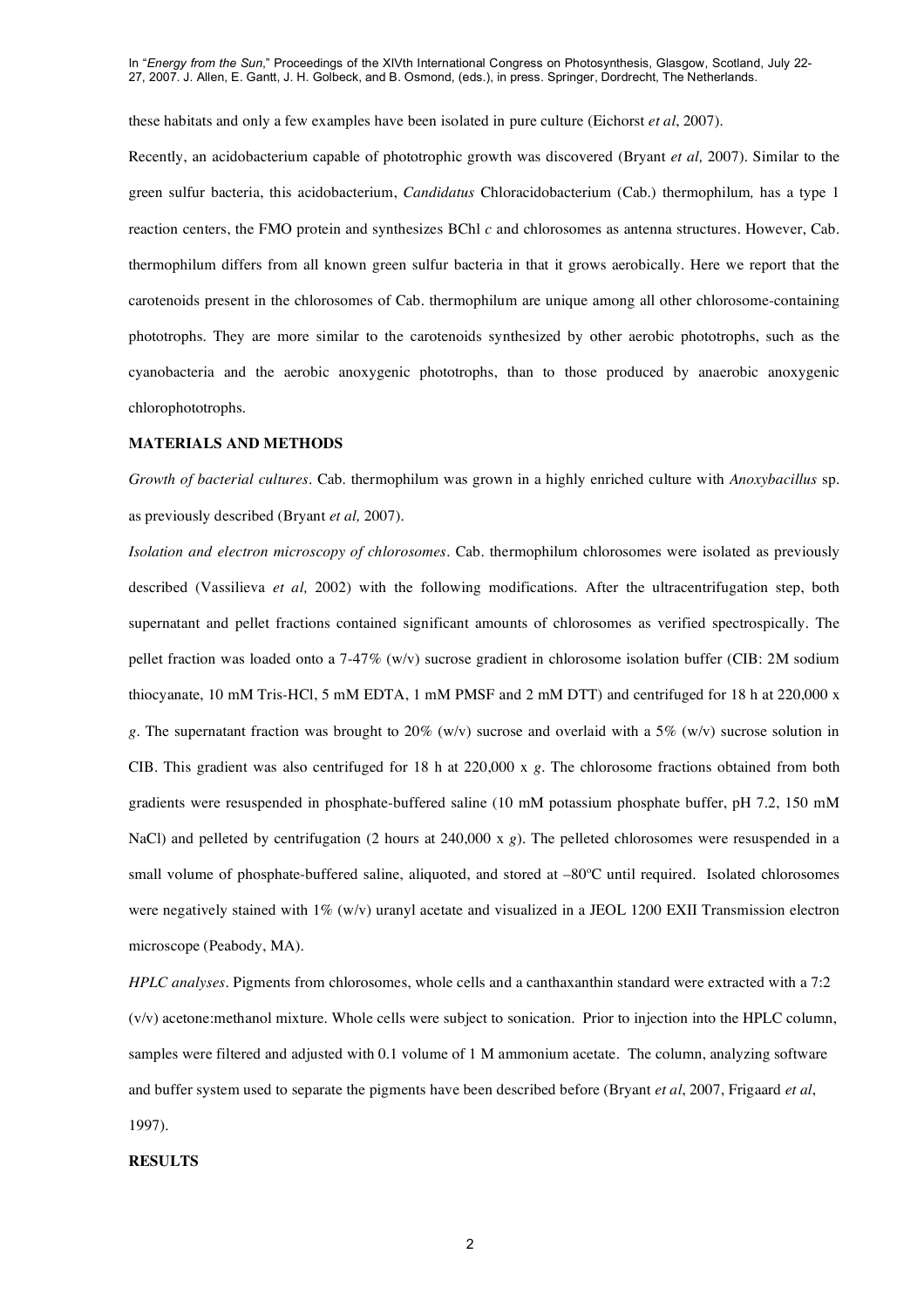#### **Chlorosome isolation and electron microscopy**

Following a protocol previously described for the isolation of chlorosomes from green sulfur bacteria, we were able to isolate chlorosomes from Cab. thermophilum. A significant fraction (about 66%) of the chlorosomes of Cab. thermophilum were "lighter" than those of the green sulfur bacteria and remained in the supernatant fraction following ultracentrifugation. These chlorosomes were termed "light chlorosomes," while "heavy chlorosomes "  $(\sim 1/3)$  of the total) were found in the pellet fraction. The heavy chlorosomes appeared as a dark brownish-green band on top of a 7-47% continuous sucrose gradient following ultracentrifugation at 220,000 x *g* for 18 h. The light chlorosome fraction was found as a broad green band on the top of a 5-20% step sucrose gradient. The presence of chlorosomes in all fractions was verified by BChl *c* absorption, which was maximal at approximately 745 nm for both light and heavy chlorosome fractions.

Electron microscopy of the final chlorosome fractions revealed that these structures closely resemble those of the green sulfur bacteria and the *Chloroflexi* (see figure 1). They are oval-shaped and, in general, about 200 nm in length and 70 nm wide.

#### **HPLC analysis**

The HPLC elution profile of isolated chlorosomes revealed 8 compounds that showed strong absortion at 491 nm (see Figure 2). We were able to positively identify peak 8 as β, β-carotene, since its two absorbance maxima of 452 nm and 478 nm in acetone/methanol match the known absorbance maxima for β, β-carotene, and its retention time corresponded to the retention time of β, β-carotene in *Synechococcus* sp. PCC 7002 using the same HPLC elution protocol. Peaks 6 and 7 have tentatively been identified as lycopene and γcarotene, respectively. These are the precursors to β, β-carotene, and their elution times correspond to species slightly less hydrophobic than β, β-carotene.

The absorption spectra of peaks 1, 2, 3 and 5 were typical of ketocarotenoids, in which a keto group has been added to either the ring or the open chain. The addition of a keto group causes loss of fine structure in the absorption spectra and results in a single broad peak (see Figure 2). The absorption maximum of peak 5 corresponds to the absorption maximum of echinenone in acetone/methanol (465 nm), and this compound eluted at the same time as echinenone from *Synechococcus* sp. PCC 7002 (data not shown). Peak 1 had an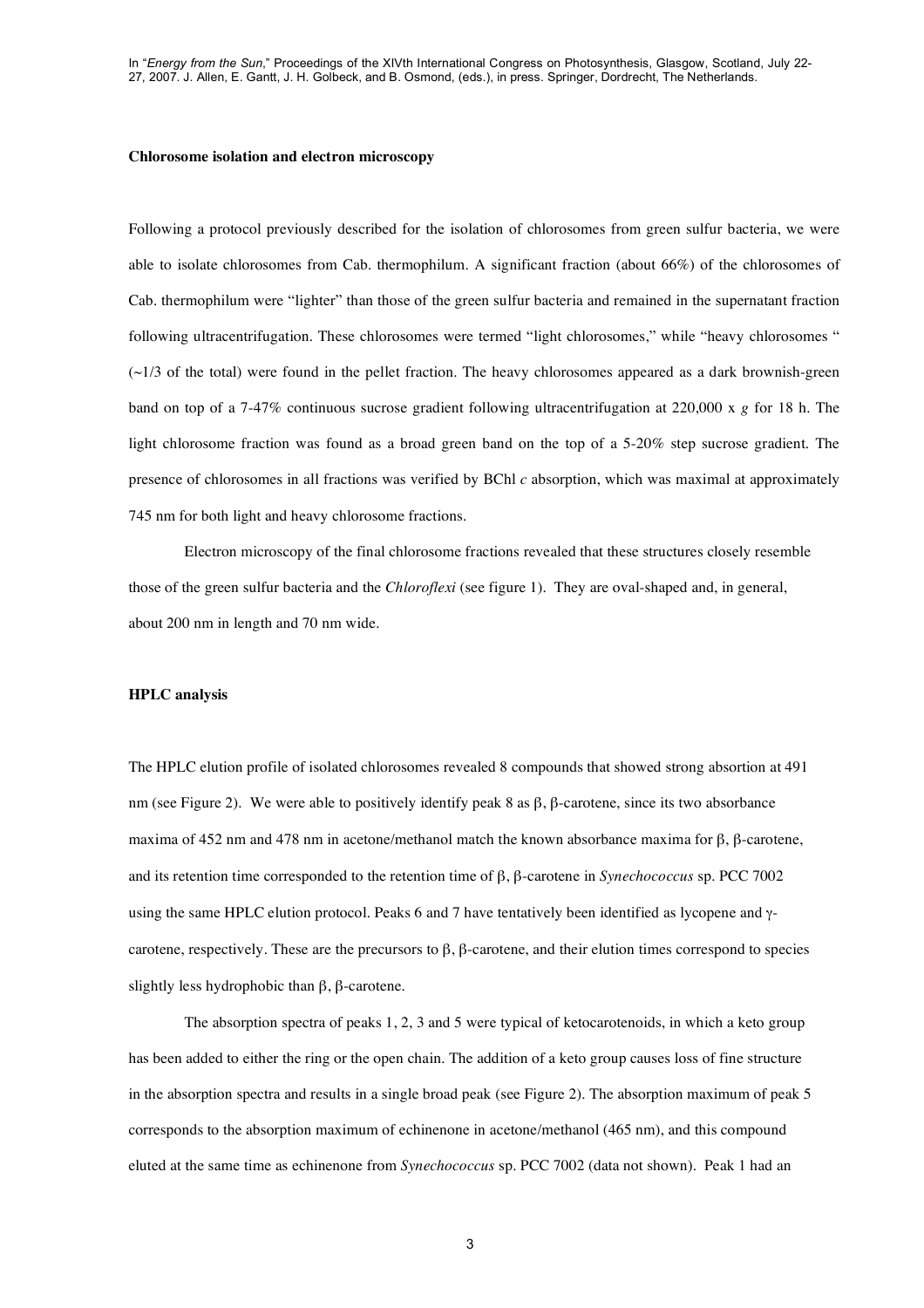absorption maximum of 477 nm, a value that closely matches the maximum for canthaxanthin in ethanol (474 nm). This compound eluted at the same as an authentic canthaxanthin standard. Peak 2 corresponded to a slightly more hydrophobic species and had an absorption maximum at 466 nm. The presence of a "*cis*-peak" in the absorption spectrum at 365 nm, and its similarity to a compound in the canthaxanthin standard, allow us to tentatively identify this compound as *cis*-canthaxanthin.

## **DISCUSSION**

Three phyla of the *Bacteria*, *Chlorobi*, *Chloroflexi*, and now *Acidobacteria*, have chlorophototrophic members that can synthesize chlorosomes. The isolated chlorosomes of the newly described acidobacterium, Cab. thermophilum are similar and size and overall appearance to those of *C. tepidum* (Frigaard *et al*, 2005). However, Cab. thermophilum is presently the only organism that has been shown to synthesize and to utilize these structures under oxic conditions. Cab. thermophilum was discovered in the microbial mats of alkaline, siliceous hot springs in Yellowstone National Park that are subject to very high irradiances. Because of both the high light intensity and the presence of oxygen, we anticipated that Cab. thermophilum might have unique photoprotection mechanisms to minimize the deleterious effects of reactive oxygen species and triplet states of BChl *c* due to excessive excitation. This study shows that the chlorosomes of *Cab. thermophilum* contain high levels of carotenoids that have not been reported to occur in the chlorosomes of organisms that grow in anoxic environments. This observation suggests that the ketocarotenoids may play an important role in photoprotection in this microorganism. Interestingly, we have identified a divergent, CrtO-type carotenoid ketolase, which likely derives from Cab. thermophilum, in the metagenomic sequence library created for the mats of Octopus Spring. This type of ketolase, which requires oxygen as a co-substrate, would presumably oxidize β, β-carotene to echinenone and subsequently convert echinenone to canthaxanthin. Prior to this study, ketocarotenoids had only been found in phototrophs belonging to the cyanobacteria, algae, higher plants, as well as the aerobic Bradyrhizobia. Our study shows that ketocarotenoids are also present in another aerobic anoxygenic phototroph, Cab. thermophilum.

*Acknowledgments--* This work was supported by grants MCB-0523100 from the U. S. National Science Foundation and DE-FG02-94ER20137 from the U. S. Department of Energy to D. A. B. The authors thank Fang Shen and Dr. Gaozhong Shen for technical assistance. We thank the National Park Service and their staff at Yellowstone National Park for permission and assistance in obtaining samples.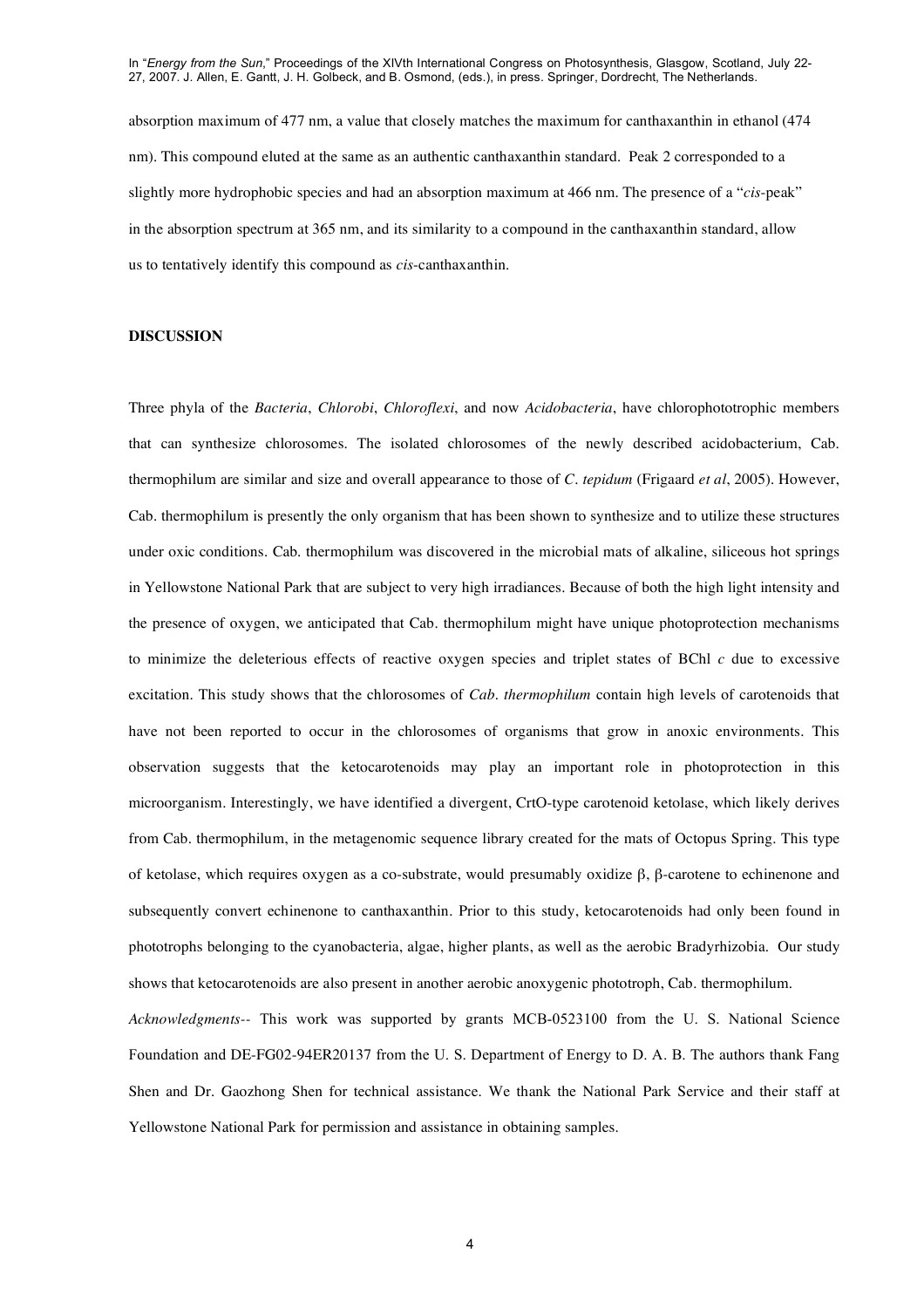## **REFERENCES**

Barns SM, Cain EC, Sommerville L, Kuske CR (2007) *Acidobacteria* phylum sequences in uraniumcontaminated

subsurface sediments greatly expand the known diversity within the phylum. Appl. Environ. Microbiol. 73(9): 3113-3116

- Bryant DA, Garcia Costas AM, Maresca JA, Gomez Maqueo Chew A, Klatt CG, Bateson MM, Tallon LJ, Hostetler J, Nelson WC, Heidelberg JF, Ward DM (2007) Candidatus Chloracidobacterium thermophilum: an aerobic phototrophic acidobacterium. Science (in press).
- Eichorst SE, Breznak JA, Schmidt TM (2007) Isolation and Characterization of Soil Bacteria that define *Terriglobus* gen. nov., in the Phylum *Acidobacteria*. Appl. Environ. Microbiol. 73 (8):2706-2717
- Frigaard NU, Li H, Martinsson P, Kumar Das S, Frank A, Aartsma TJ, Bryant DA (2005) Isolation and characterization of carotenosomes from a bacteriochlorophyll *c-*less mutant of *Chlorobium tepidum.* Photosynth. Res. 86:101-111
- Frigaard NU, Takichi S, Hirota M, Shimada K, Matsuura K (1997) Quinones in chlorosomes of green sulfur bacteria an their role in the redox-dependent fluorescence studied in chlorosome-like bacteriochlorophyll *c* aggregates. Arch. Microbiol. 167:343-349
- Kishimoto N, Kosako Y, Tano T (1991) *Acidobacterium capsulatum* gen. nov., sp. nov.: and acidophilic chemoorganotrophic bacterium containing menaquinone from acidic mineral environment. Curr. Microbiol. 22:1-7
- Ludwig WS, Bauer M, Held I, Kirchhof G, Schulze R, Huber S, Spring A, Hartmann A, Schleifer K-H (1997) Detection and *in situ* identification of representatives of a widely distributed new bacterial phylum. FEMS Microbiol. Lett. 153:181-190
- Vassilieva EV, Stirewalt VL, Jakobs CU, Frigaard NU, Inoue-Sakamoto K, Baker MA, Sotak A, Bryant DA (2002) Subcellular localization of chlorosome proteins in *Chlorobium tepidum* and characterization of three new chlorosome proteins: CsmF, CsmH and CsmX. Biochem. 41:4358-4370
- Zimmermann J, Gonzalez JM, Saiz-Jimenez C, Ludwig W (2005). Detection and Phylogenetic Relationships of Highly Diverse uncultured acidobacterial communities in Altamira Cave using 23S rRNA sequence analyses. Geomicrobiol. J. 22:379-38

## **FIGURE LEGENDS**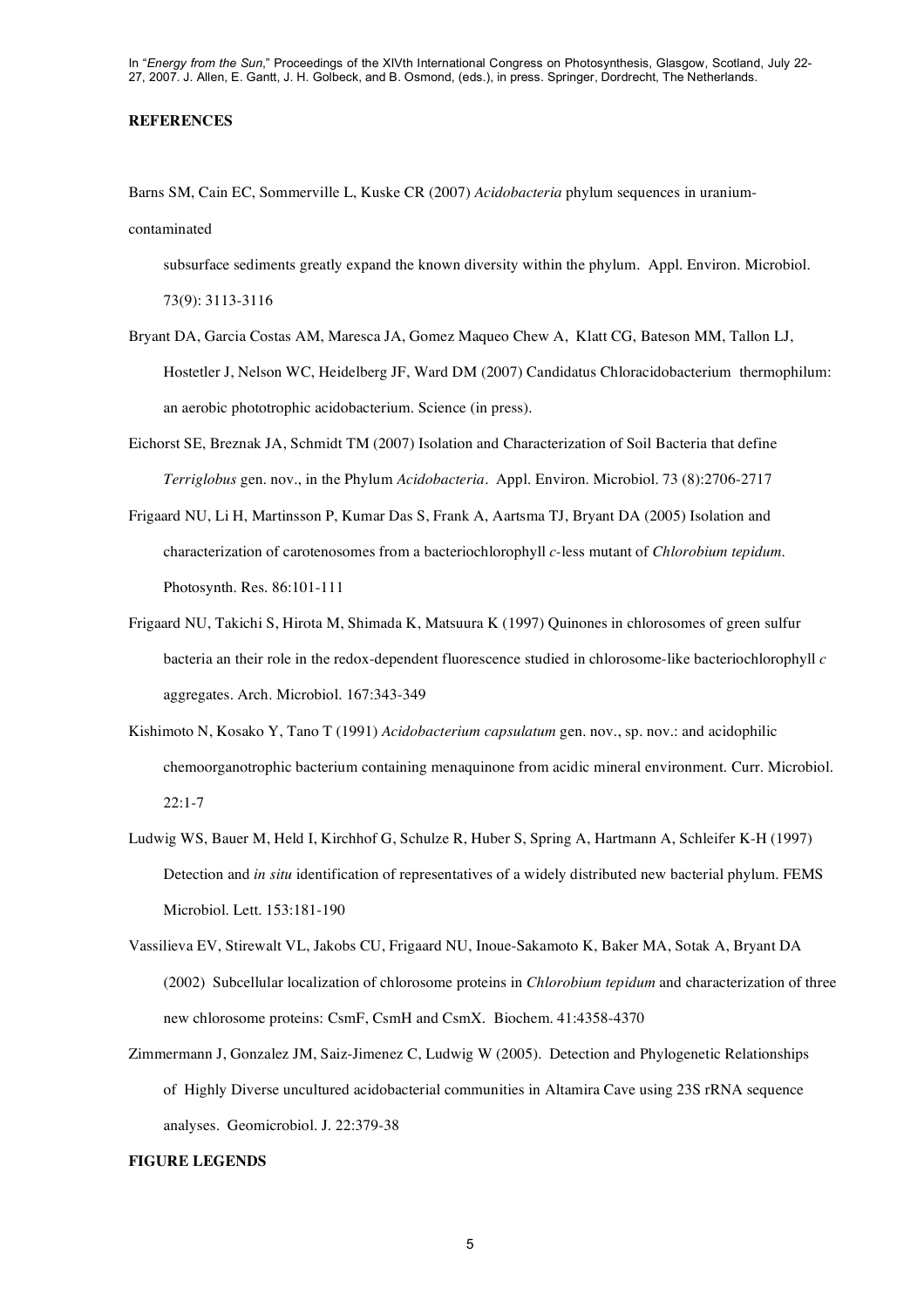**Figure 1**. Electron micrograph of negatively stained Cab. thermophilum chlorosomes.